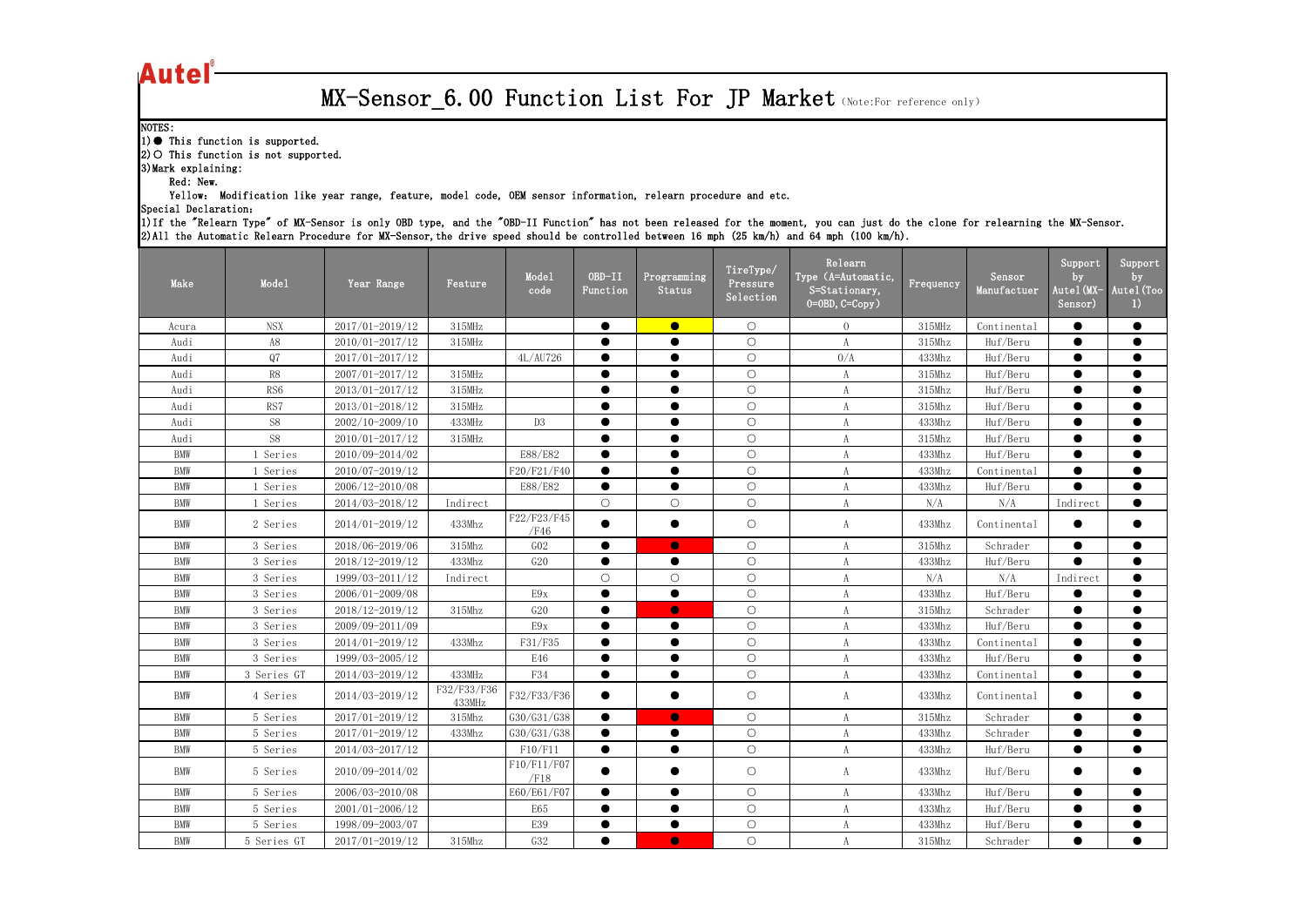| Make       | Mode1          | Year Range          | Feature | Mode1<br>code       | OBD-II<br>Function | Programming<br>Status | TireType/<br>Pressure<br>Selection | Relearn<br>Type (A=Automatic,<br>$S = Stationary$ ,<br>$0=0$ BD, $C=Copy$ ) | Frequency | Sensor<br>Manufactuer | Support<br>by<br>Autel (MX-<br>Sensor) | Support<br>by<br>Autel (Too<br>1) |
|------------|----------------|---------------------|---------|---------------------|--------------------|-----------------------|------------------------------------|-----------------------------------------------------------------------------|-----------|-----------------------|----------------------------------------|-----------------------------------|
| <b>BMW</b> | 5 Series GT    | 2017/01-2018/12     | 315Mhz  |                     | ●                  | $\bullet$             | $\bigcirc$                         | A                                                                           | 315Mhz    | Schrader              | $\bullet$                              | $\bullet$                         |
| <b>BMW</b> | 5 Series GT    | 2017/01-2019/12     | 433Mhz  | G32                 | ●                  | $\bullet$             | $\bigcirc$                         | A                                                                           | 433Mhz    | Schrader              | $\bullet$                              | $\bullet$                         |
| <b>BMW</b> | 5 Series GT    | 2014/04-2018/12     | 433MHz  | F07 LCI             | ●                  | $\bullet$             | $\bigcirc$                         |                                                                             | 433Mhz    | Huf/Beru              | $\bullet$                              | $\bullet$                         |
| <b>BMW</b> | 6 Series       | 2016/09-2019/12     | 315Mhz  | G14/G32             | $\bullet$          | $\bullet$             | $\bigcirc$                         | A                                                                           | 315Mhz    | Schrader              | $\bullet$                              | $\bullet$                         |
| <b>BMW</b> | 6 Series       | 2010/01-2014/02     |         | F12/F13/F06         | $\bullet$          | $\bullet$             | $\bigcirc$                         | A                                                                           | 433Mhz    | Huf/Beru              | $\bullet$                              | $\bullet$                         |
| <b>BMW</b> | 6 Series       | 2006/01-2009/12     |         | E63/E64             |                    |                       | $\bigcirc$                         | A                                                                           | 433Mhz    | Huf/Beru              | $\bullet$                              | $\bullet$                         |
| <b>BMW</b> | 6 Series       | 2016/09-2019/12     | 433Mhz  | G14/G32             | $\bullet$          | $\bullet$             | $\bigcirc$                         | A                                                                           | 433Mhz    | Schrader              | $\bullet$                              | $\bullet$                         |
| <b>BMW</b> | 6 Series       | 2014/03-2018/12     |         | F12/F13/F06         | $\bullet$          | $\bullet$             | $\bigcirc$                         | A                                                                           | 433Mhz    | Huf/Beru              | $\bullet$                              | $\bullet$                         |
| <b>BMW</b> | 7 Series       | 2015/06-2019/12     | 315Mhz  | G11/G12             | $\bullet$          | $\bullet$             | $\bigcirc$                         | A                                                                           | 315Mhz    | Schrader              | $\bullet$                              | $\bullet$                         |
| <b>BMW</b> | 7 Series       | 2014/03-2015/05     |         | F01/F02/F03<br>/F04 |                    | $\bullet$             | $\bigcirc$                         | A                                                                           | 433Mhz    | Huf/Beru              | $\bullet$                              | $\bullet$                         |
| <b>BMW</b> | 7 Series       | 2010/09-2014/02     |         | F01/F02/F03<br>/F04 |                    | $\bullet$             | $\bigcirc$                         | A                                                                           | 433Mhz    | Huf/Beru              | $\bullet$                              | $\bullet$                         |
| <b>BMW</b> | 7 Series       | 2006/01-2010/08     |         | E65/E66             |                    | $\bullet$             | $\bigcirc$                         | A                                                                           | 433Mhz    | Huf/Beru              | $\bullet$                              | $\bullet$                         |
| <b>BMW</b> | 7 Series       | 1998/09-2005/12     |         | E38                 | $\bullet$          | $\bullet$             | $\bigcirc$                         | A                                                                           | 433Mhz    | Huf/Beru              | $\bullet$                              | $\bullet$                         |
| <b>BMW</b> | 7 Series       | 2015/06-2019/12     | 433Mhz  | G11/G12             | ●                  | $\bullet$             | $\bigcirc$                         | A                                                                           | 433Mhz    | Schrader              | $\bullet$                              | $\bullet$                         |
| <b>BMW</b> | 8 Series       | 2017/10-2019/12     | 315Mhz  | G15                 | $\bullet$          | $\bullet$             | $\bigcirc$                         | A                                                                           | 315Mhz    | Schrader              | $\bullet$                              | $\bullet$                         |
| <b>BMW</b> | 8 Series       | 2017/10-2019/12     | 433Mhz  | G15                 | ●                  | $\bullet$             | $\bigcirc$                         | A                                                                           | 433Mhz    | Huf/Beru              | $\bullet$                              | $\bullet$                         |
| <b>BMW</b> | <b>I8</b>      | 2013/01-2019/12     |         | 101/112             | ●                  | $\bullet$             | $\bigcirc$                         | A                                                                           | 433Mhz    | Continental           | $\bullet$                              | $\bullet$                         |
| <b>BMW</b> | M3             | 2014/01-2018/12     | 433Mhz  | <b>F80</b>          | ●                  | $\bullet$             | $\bigcirc$                         | A                                                                           | 433Mhz    | Continental           | $\bullet$                              | $\bullet$                         |
| <b>BMW</b> | M4             | 2014/04-2019/12     | 433Mhz  | F82/F83             |                    |                       | $\bigcirc$                         | A                                                                           | 433Mhz    | Continental           | $\bullet$                              | $\bullet$                         |
| <b>BMW</b> | M5             | 2014/03-2017/12     |         | F10                 | $\bullet$          | $\bullet$             | $\bigcirc$                         | A                                                                           | 433Mhz    | Huf/Beru              | $\bullet$                              | $\bullet$                         |
| <b>BMW</b> | M6             | 2014/03-2018/12     |         | F12                 |                    | $\bullet$             | $\bigcirc$                         | A                                                                           | 433Mhz    | Huf/Beru              | $\bullet$                              | $\bullet$                         |
| <b>BMW</b> | M7             | 2014/03-2017/12     |         | F <sub>01</sub>     | $\bullet$          | $\bullet$             | $\bigcirc$                         | A                                                                           | 433Mhz    | Huf/Beru              | $\bullet$                              | $\bullet$                         |
| <b>BMW</b> | Motorcycle     | 2010/01-2019/12     | 433MHz  |                     | $\bigcirc$         | $\bullet$             | $\bigcirc$                         | $\mathcal{C}$                                                               | 433Mhz    | Schrader              | $\bullet$                              | $\bullet$                         |
| <b>BMW</b> | X1             | 2015/08-2019/12     |         | F48                 | ●                  | $\bullet$             | $\bigcirc$                         | A                                                                           | 433Mhz    | Continental           | ●                                      | $\bullet$                         |
| <b>BMW</b> | X1             | 2014/03-2015/07     |         | E84                 | $\bullet$          | $\bullet$             | $\bigcirc$                         | A                                                                           | 433Mhz    | Huf/Beru              | $\bullet$                              | $\bullet$                         |
| <b>BMW</b> | X1             | 2008/09-2014/02     |         | <b>E84</b>          |                    | $\bullet$             | $\bigcirc$                         | A                                                                           | 433Mhz    | Huf/Beru              | $\bullet$                              | $\bullet$                         |
| <b>BMW</b> | $\mathrm{X}2$  | 2016/01-2019/12     |         |                     |                    | $\bullet$             | $\bigcirc$                         | A                                                                           | 433Mhz    | Continental           | $\bullet$                              | $\bullet$                         |
| <b>BMW</b> | X3             | $2017/01 - 2019/12$ | 315Mhz  |                     |                    | $\bullet$             | $\bigcirc$                         | A                                                                           | 315Mhz    | Schrader              |                                        |                                   |
| <b>BMW</b> | <b>X3</b>      | 2017/01-2019/12     | G01/G08 |                     | $\bullet$          | $\bullet$             | $\bigcirc$                         | A                                                                           | 433Mhz    | Schrader              | $\bullet$                              | $\bullet$                         |
| <b>BMW</b> | X <sub>3</sub> | 2014/04-2017/12     | 433Mhz  | F25                 |                    |                       | $\bigcirc$                         | A                                                                           | 433Mhz    | Huf/Beru              |                                        | $\bullet$                         |
| <b>BMW</b> | <b>X3</b>      | 2010/11-2014/03     | 433MHz  | F <sub>25</sub>     | $\bullet$          | $\bullet$             | $\bigcirc$                         | A                                                                           | 433Mhz    | Huf/Beru              | $\bullet$                              | $\bullet$                         |
| <b>BMW</b> | X3             | 2003/03-2010/10     |         | E83                 | $\bullet$          | $\bullet$             | $\bigcirc$                         | A                                                                           | 433Mhz    | Huf/Beru              | $\bullet$                              | $\bullet$                         |
| <b>BMW</b> | X4             | 2017/03-2019/12     | 315Mhz  | GO2                 | ●                  | $\bullet$             | $\bigcirc$                         | A                                                                           | 315Mhz    | Schrader              | $\bullet$                              | $\bullet$                         |
| <b>BMW</b> | X4             | 2017/03-2019/12     | 433Mhz  | GO2                 | $\bullet$          | $\bullet$             | $\bigcirc$                         | A                                                                           | 433Mhz    | Schrader              | $\bullet$                              | $\bullet$                         |
| <b>BMW</b> | X4             | 2013/05-2019/12     |         | F26                 |                    | $\bullet$             | $\bigcirc$                         | A                                                                           | 433Mhz    | Huf/Beru              |                                        | $\bullet$                         |
| <b>BMW</b> | X5             | 2010/10-2013/04     |         | E70                 |                    | $\bullet$             | $\bigcirc$                         | A                                                                           | 433Mhz    | Huf/Beru              | $\bullet$                              | $\bullet$                         |
| <b>BMW</b> | X5             | 2006/11-2010/09     |         | E70                 |                    | $\bullet$             | $\bigcirc$                         | A                                                                           | 433Mhz    | Huf/Beru              | $\bullet$                              | $\bullet$                         |
| <b>BMW</b> | X5             | 2013/05-2019/12     | 433Mhz  | F15/F85             | $\bullet$          | $\bullet$             | $\bigcirc$                         | A                                                                           | 433Mhz    | Continental           | $\bullet$                              | $\bullet$                         |
| <b>BMW</b> | X5             | 1999/10-2006/10     |         | E53                 |                    |                       | $\bigcirc$                         | A                                                                           | 433Mhz    | Huf/Beru              |                                        |                                   |
| <b>BMW</b> | X6             | 2014/08-2019/12     |         | F16/F86             | $\bullet$          | $\bullet$             | $\bigcirc$                         | A                                                                           | 433Mhz    | Continental           | $\bullet$                              | $\bullet$                         |
| <b>BMW</b> | X6             | $2011/12 - 2014/07$ |         | E71                 | $\bullet$          | $\bullet$             | $\bigcirc$                         | $\boldsymbol{A}$                                                            | 433Mhz    | Huf/Beru              | $\bullet$                              | $\bullet$                         |
| <b>BMW</b> | X6             | 2007/12-2011/11     |         | E71                 | $\bullet$          | $\bullet$             | $\bigcirc$                         | A                                                                           | 433Mhz    | Huf/Beru              | $\bullet$                              | $\bullet$                         |
| <b>BMW</b> | X6 HYBRID      | 2012/07-2017/12     |         |                     | $\bullet$          | $\bullet$             | $\bigcirc$                         | A                                                                           | 433Mhz    | Huf/Beru              | $\bullet$                              | $\bullet$                         |
| BMW        | X7             | 2019/06-2019/12     | 315Mhz  | GO2                 | $\bullet$          | $\bullet$             | $\bigcirc$                         | A                                                                           | 315Mhz    | Schrader              | $\bullet$                              | $\bullet$                         |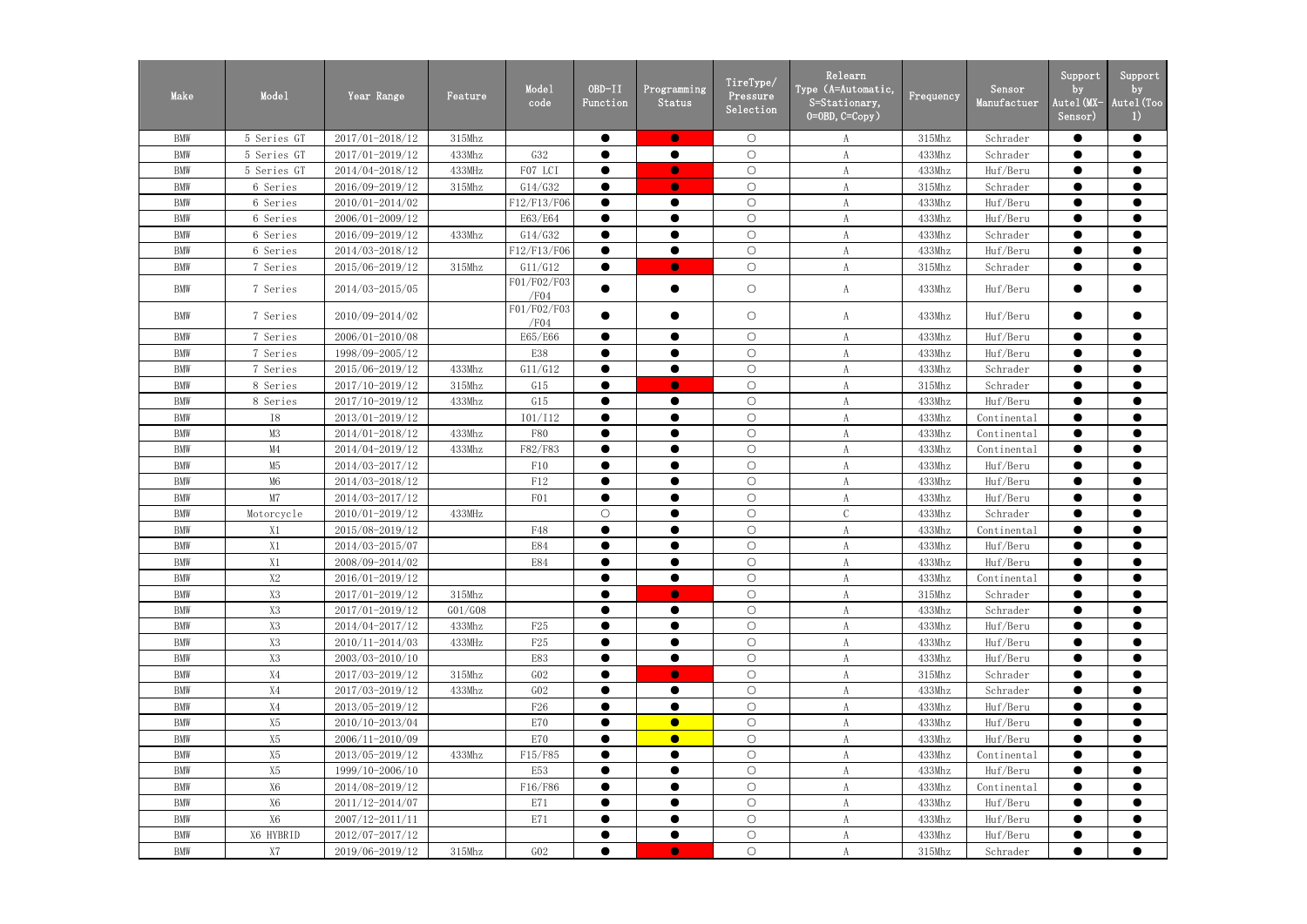| Make       | Mode1                    | Year Range          | Feature      | Mode1<br>code  | OBD-II<br>Function | Programming<br>Status | TireType/<br>Pressure<br>Selection | Relearn<br>Type (A=Automatic,<br>S=Stationary,<br>$0=0$ BD, $C=Copy$ ) | Frequency | Sensor<br>Manufactuer | Support<br>by<br>Autel(MX-<br>Sensor) | Support<br>by<br>Autel (Too<br>$\left( \frac{1}{2} \right)$ |
|------------|--------------------------|---------------------|--------------|----------------|--------------------|-----------------------|------------------------------------|------------------------------------------------------------------------|-----------|-----------------------|---------------------------------------|-------------------------------------------------------------|
| <b>BMW</b> | X7                       | 2019/06-2019/12     | 433Mhz       | GO2            | $\bullet$          | $\bullet$             | $\bigcirc$                         | A                                                                      | 433Mhz    | Schrader              | $\bullet$                             | $\bullet$                                                   |
| <b>BMW</b> | Z4                       | 2019/06-2019/12     | 315Mhz       | GO2            | $\bullet$          | $\bullet$             | $\bigcirc$                         | A                                                                      | 315Mhz    | Schrader              | $\bullet$                             | $\bullet$                                                   |
| <b>BMW</b> | $\ensuremath{\text{Z}}4$ | 2006/03-2010/08     |              | E86/E89        |                    | $\bullet$             | $\bigcirc$                         |                                                                        | 433Mhz    | Huf/Beru              | $\bullet$                             | $\bullet$                                                   |
| <b>BMW</b> | Z4                       | 2010/09-2014/02     |              | E89/E71        |                    | $\bullet$             | $\bigcirc$                         | A                                                                      | 433Mhz    | Huf/Beru              |                                       | $\bullet$                                                   |
| <b>BMW</b> | $\ensuremath{\text{Z}}4$ | 2014/03-2018/12     |              | E89            |                    | $\bullet$             | $\bigcirc$                         | A                                                                      | 433Mhz    | Huf/Beru              | $\bullet$                             | $\bullet$                                                   |
| <b>BMW</b> | Z4                       | 2019/06-2019/12     | 433Mhz       | ${\rm G}02$    |                    | $\bullet$             | $\bigcirc$                         | A                                                                      | 433Mhz    | Schrader              |                                       | $\bullet$                                                   |
| <b>BMW</b> | i3                       | 2013/01-2019/12     | 433Mhz       | 101/112        | $\bullet$          | $\bullet$             | $\bigcirc$                         | A                                                                      | 433Mhz    | Continental           | $\bullet$                             | $\bullet$                                                   |
| Chevrolet  | Camaro                   | 2017/01-2019/12     |              | 1AG37/<br>A1BC |                    |                       | $\bullet$                          | 0/S                                                                    | 433Mhz    | Schrader              | $\bullet$                             | $\bullet$                                                   |
| Chevrolet  | Corvette                 | 2006/01-2017/12     | $315$ MHz    | GMX245         |                    | $\bullet$             | $\bigcirc$                         | 0/S                                                                    | 315Mhz    | Schrader              |                                       | $\bullet$                                                   |
| Ferrari    | 458 Italia               | 2011/01-2013/12     | $315$ MHz    |                | $\bullet$          | $\bullet$             | $\bigcirc$                         | 0/A                                                                    | 315Mhz    | Huf/Beru              | $\bullet$                             | $\bullet$                                                   |
| Ferrari    | 458 Italia               | 2014/01-2016/12     | $315$ MHz    |                |                    |                       | $\bigcirc$                         | 0/A                                                                    | 315Mhz    | Huf/Beru              | $\bullet$                             | $\bullet$                                                   |
| Ferrari    | 488                      | 2015/01-2017/12     | $315$ MHz    |                | $\circ$            | $\bullet$             | $\bigcirc$                         | A                                                                      | 315Mhz    | Huf/Beru              | $\bullet$                             | $\bullet$                                                   |
| Ferrari    | 812 Superfast            | 2017/01-2017/12     | 315MHz       |                | $\bigcirc$         |                       | $\bigcirc$                         | $\mathcal{C}$                                                          | 315Mhz    | Huf/Beru              |                                       | $\bullet$                                                   |
| Ferrari    | California               | 2008/10-2017/12     | $315$ MHz    |                | $\bullet$          | $\bullet$             | $\bigcirc$                         | 0/A                                                                    | 315Mhz    | Huf/Beru              |                                       | $\bullet$                                                   |
| Ferrari    | F12 Berlinetta           | 2012/10-2016/12     | $315$ MHz    |                |                    | $\bullet$             | $\bigcirc$                         | 0/A                                                                    | 315Mhz    | Huf/Beru              | $\bullet$                             | $\bullet$                                                   |
| Ferrari    | F12 tdf                  | 2016/01-2017/12     | $315$ MHz    |                | $\circ$            |                       | $\bigcirc$                         | A                                                                      | 315Mhz    | Huf/Beru              | $\bullet$                             | $\bullet$                                                   |
| Ferrari    | GTC4 Lusso               | 2016/01-2017/12     | $315$ MHz    |                | $\bigcirc$         | $\bullet$             | $\bigcirc$                         | $\boldsymbol{A}$                                                       | 315Mhz    | Huf/Beru              | $\bullet$                             | $\bullet$                                                   |
| Ford       | Explorer                 | 2016/01-2016/12     |              | U502           |                    |                       | $\bigcirc$                         | 0/S                                                                    | 315Mhz    | Schrader              |                                       | $\bullet$                                                   |
| Ford       | Explorer                 | 2013/01-2015/09     | $315$ MHz    | U502           |                    | $\bullet$             | $\bullet$                          | $\mathbf S$                                                            | 315Mhz    | Schrader              | $\bullet$                             | $\bullet$                                                   |
| Ford       | Explorer                 | 2011/01-2011/12     | $315$ MHz    | U502           |                    |                       | $\bullet$                          | $\mathbf S$                                                            | 315Mhz    | Schrader              |                                       | $\bullet$                                                   |
| Honda      | Legend Hybrid            | 2015/01-2017/12     | $315$ MHz    |                |                    | $\bullet$             | $\bigcirc$                         | $\overline{0}$                                                         | 315Mhz    | TRW                   | $\bullet$                             | $\bullet$                                                   |
| Lexus      | GS Series                | 2012/04-2019/12     | 315Mhz       |                |                    | $\bullet$             | $\bigcirc$                         | $\overline{0}$                                                         | 315Mhz    | Pacific               |                                       | $\bullet$                                                   |
| Lexus      | IS Series                | 2013/07-2019/12     | $315$ MHz    |                |                    | $\bullet$             | $\bigcirc$                         | $\overline{0}$                                                         | 315Mhz    | Pacific               |                                       | $\bullet$                                                   |
| Lexus      | LC Series                | 2017/01-2017/12     | 315Mhz       | Z100           |                    |                       | $\bigcirc$                         | $\overline{0}$                                                         | $315$ MHz | Pacific               | $\bullet$                             | $\bullet$                                                   |
| Lexus      | LS Series                | 2018/01-2018/12     | 315Mhz       | XF50           |                    |                       | $\bigcirc$                         | $\overline{0}$                                                         | $315$ MHz | Pacific               |                                       | $\bullet$                                                   |
| Lexus      | LS Series                | 2006/08-2011/12     | 315MHz       | XF40           | $\bullet$          | ▲                     | $\bigcirc$                         | $\overline{0}$                                                         | 315Mhz    | Pacific               | $\bullet$                             | $\bullet$                                                   |
| Lexus      | LX Series                | $2005/01 - 2015/12$ | $315$ M $Hz$ | <b>URJ201</b>  |                    | $\bullet$             | $\bigcirc$                         | $\overline{0}$                                                         | 315Mhz    | Pacific               |                                       | $\bullet$                                                   |
| Lexus      | LX Series                | 2016/01-2018/12     | 315Mhz       |                |                    | $\bullet$             | $\bigcirc$                         | $\overline{0}$                                                         | $315$ MHz | Pacific               | $\bullet$                             | $\bullet$                                                   |
| Lexus      | NX Series                | 2014/01-2019/12     | 315MHz       |                |                    | $\bullet$             | $\bigcirc$                         | $\overline{0}$                                                         | 315Mhz    | Pacific               | $\bullet$                             | $\bullet$                                                   |
| Lexus      | RC Series                | 2014/01-2019/12     | 315Mhz       |                |                    | $\bullet$             | $\bigcirc$                         | $\overline{0}$                                                         | 315Mhz    | Pacific               | $\bullet$                             | $\bullet$                                                   |
| Maserati   | Ghibli                   | 2013/01-2020/09     |              | M156/<br>M157  |                    | $\bullet$             | $\bigcirc$                         | 0/A                                                                    | 433Mhz    | Schrader              | $\bullet$                             | $\bullet$                                                   |
| Maserati   | Levante                  | 2016/01-2023/03     |              | M161           |                    | $\bullet$             | $\bigcirc$                         | 0/A                                                                    | 433Mhz    | Schrader              | $\bullet$                             | $\bullet$                                                   |
| Maserati   | Quattroporte             | 2013/01-2019/12     | 433MHz       | M156           |                    | $\bullet$             | $\bigcirc$                         | 0/A                                                                    | 433Mhz    | Schrader              | $\bullet$                             | $\bullet$                                                   |
| Maybach    | Landaulet                | 2008/10-2014/12     |              | Ma009-127      | $\bullet$          | $\bullet$             | $\bigcirc$                         | 0/S                                                                    | 433Mhz    | Huf/Beru              | $\bullet$                             | $\bullet$                                                   |
| Maybach    | Landaulet                | 2018/01-2018/12     | 433Mhz       |                |                    |                       | $\bigcirc$                         | 0/S                                                                    | 433Mhz    | Schrader              |                                       |                                                             |
| Maybach    | Maybach 57               | 2002/02-2013/12     | 433Mhz       | Ma007          |                    | $\bullet$             | $\bigcirc$                         | 0/S                                                                    | 433Mhz    | Huf/Beru              | $\bullet$                             | $\bullet$                                                   |
| Maybach    | Maybach 62               | 2002/02-2013/12     | 433Mhz       | Ma007          |                    |                       | $\bigcirc$                         | 0/S                                                                    | 433Mhz    | Huf/Beru              |                                       |                                                             |
| Maybach    | S Series                 | 2015/01-2019/12     |              |                | $\bullet$          | $\bullet$             | $\bigcirc$                         | 0/S                                                                    | 433Mhz    | Schrader              | $\bullet$                             | $\bullet$                                                   |
| McLaren    | 570GT                    | 2016/01-2018/12     | 315MHz       |                | $\bigcirc$         |                       | $\bigcirc$                         | A                                                                      | 315Mhz    | Huf/Beru              |                                       |                                                             |
| McLaren    | 650S Series              | 2014/01-2018/12     | 315MHz       |                | $\bigcirc$         | $\bullet$             | $\bigcirc$                         | A                                                                      | 315Mhz    | Huf/Beru              | $\bullet$                             | $\bullet$                                                   |
| McLaren    | 675LT                    | 2015/01-2018/12     | $315$ M $Hz$ |                | $\bigcirc$         | $\bullet$             | $\bigcirc$                         | A                                                                      | 315Mhz    | Huf/Beru              |                                       | $\bullet$                                                   |
| McLaren    | $MP4-12C$                | 2012/01-2014/12     | 315MHz       |                | $\circ$            | $\bullet$             | $\bigcirc$                         | A                                                                      | 315Mhz    | Huf/Beru              | $\bullet$                             | $\bullet$                                                   |
| McLaren    | P1                       | $2013/01 - 2017/12$ | $315$ M $Hz$ |                | $\bigcirc$         | $\bullet$             | $\bigcirc$                         | A                                                                      | 315Mhz    | Huf/Beru              |                                       | $\bullet$                                                   |
| Mercedes   | A Class                  | 2012/12-2014/03     |              | W176           | $\bullet$          | $\bullet$             | $\bigcirc$                         | 0/A                                                                    | 433Mhz    | Schrader              | $\bullet$                             | $\bullet$                                                   |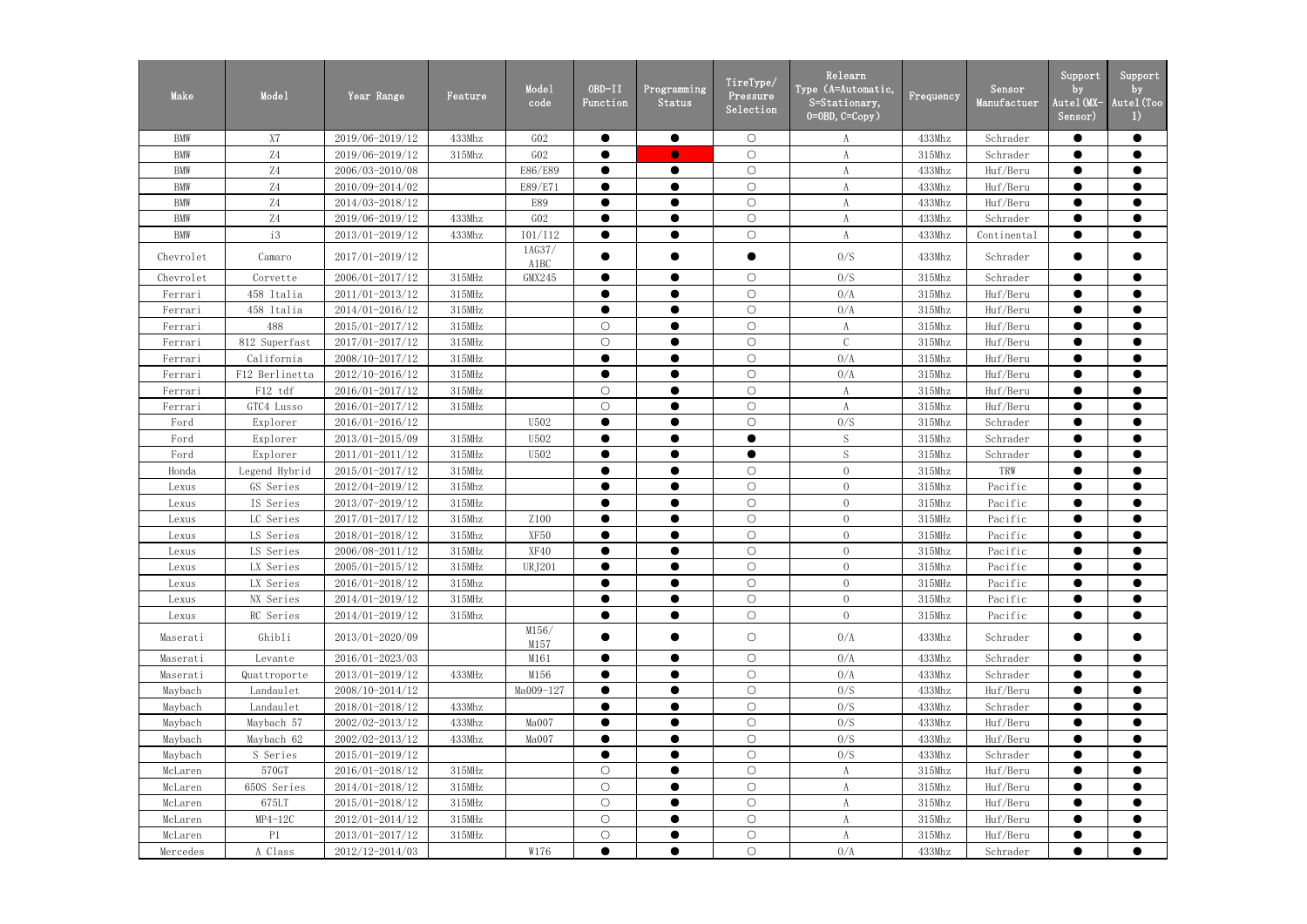| Make     | Mode1          | Year Range          | Feature              | Mode1<br>code | OBD-II<br>Function | Programming<br>Status | TireType/<br>Pressure<br>Selection | Relearn<br>Type (A=Automatic,<br>S=Stationary,<br>$0 = 0$ BD, $C = Copy$ ) | Frequency | Sensor<br>Manufactuer | Support<br>by<br>Autel (MX-<br>Sensor) | Support<br>by<br>Autel (Too<br>1) |
|----------|----------------|---------------------|----------------------|---------------|--------------------|-----------------------|------------------------------------|----------------------------------------------------------------------------|-----------|-----------------------|----------------------------------------|-----------------------------------|
| Mercedes | A Class        | 2014/04-2018/02     | 433Mhz               | W176          | $\bullet$          | $\bullet$             | $\bigcirc$                         | 0/A                                                                        | 433Mhz    | Schrader              | $\bullet$                              | $\bullet$                         |
| Mercedes | A Class        | 2018/03-2019/12     | 433Mhz               | W177          | $\bullet$          | $\bullet$             | $\bigcirc$                         | 0/A                                                                        | 433Mhz    | Huf/Beru              | $\bullet$                              | $\bullet$                         |
| Mercedes | AMG            | 2010/01-2014/12     |                      | W197          | $\bullet$          | $\bullet$             | $\bigcirc$                         | 0/A                                                                        | 433Mhz    | Schrader              | $\bullet$                              | $\bullet$                         |
| Mercedes | AMG GT         | 2018/11-2019/12     | X290                 |               |                    |                       | $\bigcirc$                         | 0/A                                                                        | 433Mhz    | Schrader              | $\bullet$                              | $\bullet$                         |
| Mercedes | AMG GT         | 2014/01-2019/07     | C190                 |               | $\bullet$          | $\bullet$             | $\bigcirc$                         | 0/A                                                                        | 433Mhz    | Schrader              | $\bullet$                              | $\bullet$                         |
| Mercedes | <b>B</b> Class | 2019/02-2019/12     | 433Mhz               |               |                    | $\bullet$             | $\bigcirc$                         | 0/A                                                                        | 433Mhz    | Huf/Beru              | $\bullet$                              | $\bullet$                         |
| Mercedes | <b>B</b> Class | 2011/11-2019/01     | W246/W242            | W246          | $\bullet$          | $\bullet$             | $\bigcirc$                         | 0/A                                                                        | 433Mhz    | Schrader              | $\bullet$                              | $\bullet$                         |
| Mercedes | C Class        | 2014/03-2019/07     |                      | W205          | $\bullet$          | $\bullet$             | $\bigcirc$                         | 0/A                                                                        | 433Mhz    | Schrader              | $\bullet$                              | $\bullet$                         |
| Mercedes | C Class        | 2007/04-2014/02     |                      | W204/W203     | $\bullet$          | $\bullet$             | $\bigcirc$                         | 0/A                                                                        | 433Mhz    | Schrader              | $\bullet$                              | $\bullet$                         |
| Mercedes | CL Class       | 2009/06-2018/12     |                      | C216/C217     | $\bullet$          | $\bullet$             | $\bigcirc$                         | 0/A                                                                        | 433Mhz    | Schrader              | $\bullet$                              | $\bullet$                         |
| Mercedes | CL Class       | 1998/01-2006/02     |                      | C215          | $\bullet$          | $\bullet$             | $\bigcirc$                         | 0/A                                                                        | 433Mhz    | Huf/Beru              | $\bullet$                              | $\bullet$                         |
| Mercedes | CLA Class      | 2014/06-2019/04     |                      | C117          | $\bullet$          | $\bullet$             | $\bigcirc$                         | 0/A                                                                        | 433Mhz    | Schrader              | $\bullet$                              | $\bullet$                         |
| Mercedes | CLA Class      | 2012/12-2014/05     |                      | C117          |                    | $\bullet$             | $\bigcirc$                         | 0/A                                                                        | 433Mhz    | Schrader              | $\bullet$                              | $\bullet$                         |
| Mercedes | CLC Class      | 2008/01-2018/06     |                      | CL203         | $\bullet$          | $\bullet$             | $\bigcirc$                         | 0/A                                                                        | 433Mhz    | Schrader              | $\bullet$                              | $\bullet$                         |
| Mercedes | CLK Class      | 2007/04-2018/06     |                      | W209/W207     |                    |                       | $\bigcirc$                         | 0/A                                                                        | 433Mhz    | Schrader              | $\bullet$                              | $\bullet$                         |
| Mercedes | CLS Class      | 2018/01-2019/12     | C257                 |               | $\bullet$          | $\bullet$             | $\bigcirc$                         | 0/A                                                                        | 433Mhz    | Schrader              | $\bullet$                              | $\bullet$                         |
| Mercedes | CLS Class      | 2009/07-2017/12     |                      | W218          |                    |                       | $\bigcirc$                         | 0/A                                                                        | 433Mhz    | Schrader              | $\bullet$                              | $\bullet$                         |
| Mercedes | CLS Class      | 2005/07-2009/06     |                      | W219          | $\bullet$          | $\bullet$             | $\bigcirc$                         | 0/A                                                                        | 433Mhz    | Continental           | $\bullet$                              | $\bullet$                         |
| Mercedes | CLS Class      | 2004/10-2005/06     |                      | W219          | $\bullet$          | $\bullet$             | $\bigcirc$                         | 0/A                                                                        | 433Mhz    | Huf/Beru              | $\bullet$                              | $\bullet$                         |
| Mercedes | Citan          | 2017/01-2019/12     | Indirect             |               | $\bigcirc$         | $\bigcirc$            | $\bigcirc$                         | A                                                                          | N/A       | N/A                   | Indirect                               | $\bullet$                         |
| Mercedes | Citan          | 2012/09-2019/12     |                      | W415          | $\bullet$          | $\bullet$             | $\bigcirc$                         | 0/A                                                                        | 433Mhz    | Schrader              | $\bullet$                              | $\bullet$                         |
| Mercedes | E Class        | 2014/01-2015/10     | Indirect             |               | $\bigcirc$         | $\bigcirc$            | $\bigcirc$                         | A                                                                          | N/A       | N/A                   | Indirect                               | $\bullet$                         |
| Mercedes | E Class        | 2014/06-2018/12     | W212                 | W212          | $\bullet$          | $\bullet$             | $\bigcirc$                         | 0/A                                                                        | 433Mhz    | Schrader              | $\bullet$                              | $\bullet$                         |
| Mercedes | E Class        | 2002/01-2005/05     |                      | W211          |                    |                       | $\bigcirc$                         | 0/A                                                                        | 433Mhz    | Huf/Beru              | $\bullet$                              | $\bullet$                         |
| Mercedes | E Class        | 2005/06-2009/06     |                      | W211          | ●                  | $\bullet$             | $\bigcirc$                         | 0/A                                                                        | 433Mhz    | Continental           | $\bullet$                              | $\bullet$                         |
| Mercedes | E Class        | 2009/07-2014/05     |                      | W212          | $\bullet$          | $\bullet$             | $\bigcirc$                         | 0/A                                                                        | 433Mhz    | Schrader              | $\bullet$                              | $\bullet$                         |
| Mercedes | E Class        | 2016/01-2019/12     | SCH 315Mhz           |               |                    | $\bullet$             | $\bigcirc$                         | 0/A                                                                        | 315MHz    | Schrader              |                                        |                                   |
| Mercedes | E Class        | 2015/11-2019/12     | W213/BR238<br>433Mhz |               |                    | $\bullet$             | $\bigcirc$                         | 0/A                                                                        | 433Mhz    | Schrader              |                                        | $\bullet$                         |
| Mercedes | E Class AMG    | 1999/07-2002/03     |                      | W210          |                    | $\bullet$             | $\bigcirc$                         | 0/S                                                                        | 433Mhz    | Huf/Beru              |                                        | $\bullet$                         |
| Mercedes | G Class        | 2007/04-2017/12     |                      | 463           | $\bullet$          | $\bullet$             | $\bigcirc$                         | 0/A                                                                        | 433Mhz    | Schrader              |                                        | $\bullet$                         |
| Mercedes | G Class        | 2018/01-2019/12     | 433Mhz               | G463/461      |                    | $\bullet$             | $\bigcirc$                         | 0/A                                                                        | 433Mhz    | Schrader              |                                        | $\bullet$                         |
| Mercedes | GL Class       | 2013/01-2019/06     |                      | X166          |                    | $\bullet$             | $\bigcirc$                         | 0/A                                                                        | 433Mhz    | Schrader              |                                        | $\bullet$                         |
| Mercedes | GL Class       | 2009/06-2012/12     |                      | X164          | $\bullet$          | $\bullet$             | $\bigcirc$                         | 0/A                                                                        | 433Mhz    | Schrader              | $\bullet$                              | $\bullet$                         |
| Mercedes | GL Class       | 2006/04-2009/09     | 433MHz               |               |                    |                       | $\bigcirc$                         | 0/A                                                                        | 433Mhz    | Continental           |                                        | $\bullet$                         |
| Mercedes | GLA Class      | 2014/06-2019/07     |                      | X156          |                    | $\bullet$             | $\bigcirc$                         | 0/A                                                                        | 433Mhz    | Schrader              | $\bullet$                              | $\bullet$                         |
| Mercedes | GLB Class      | 2019/01-2019/12     | 433Mhz               |               |                    | $\bullet$             | $\bigcirc$                         | 0/A                                                                        | 433Mhz    | Huf/Beru              | $\bullet$                              | $\bullet$                         |
| Mercedes | GLC Class      | 2015/01-2019/07     |                      | X253          |                    | $\bullet$             | $\bigcirc$                         | 0/A                                                                        | 433Mhz    | Schrader              | $\bullet$                              | $\bullet$                         |
| Mercedes | GLE Class      | 2019/01-2019/12     | 433Mhz               | V167          |                    | $\bullet$             | $\bigcirc$                         | 0/A                                                                        | 433Mhz    | Huf/Beru              |                                        | $\bullet$                         |
| Mercedes | GLE Class      | 2015/09-2019/06     |                      | X166          |                    | $\bullet$             | $\bigcirc$                         | 0/A                                                                        | 433Mhz    | Schrader              |                                        | $\bullet$                         |
| Mercedes | GLK Class      | 2015/10-2019/06     |                      | X253          |                    | $\bullet$             | $\bigcirc$                         | 0/A                                                                        | 433Mhz    | Schrader              | $\bullet$                              | $\bullet$                         |
| Mercedes | GLK Class      | 2008/01-2015/09     |                      | X204          |                    | $\bullet$             | $\bigcirc$                         | 0/A                                                                        | 433Mhz    | Schrader              | $\bullet$                              | $\bullet$                         |
| Mercedes | GLS Class      | 2013/01-2019/06     | X166                 | X164          | $\bullet$          | $\bullet$             | $\bigcirc$                         | 0/A                                                                        | 433Mhz    | Schrader              | $\bullet$                              | $\bullet$                         |
| Mercedes | GLT            | 2017/06-2019/12     | 433Mhz               |               |                    | $\bullet$             | $\bigcirc$                         | $\overline{0}$                                                             | 433Mhz    | Pacific               |                                        | $\bullet$                         |
| Mercedes | $GT-S$ AMG     | 2014/01-2019/12     |                      | C190          |                    | $\bullet$             | $\bigcirc$                         | 0/A                                                                        | 433Mhz    | Schrader              | $\bullet$                              | $\bullet$                         |
| Mercedes | M Class        | $2005/01 - 2011/05$ | 433Mhz               | W164          | $\bullet$          | $\bullet$             | $\bigcirc$                         | 0/A                                                                        | 433Mhz    | Continental           | $\bullet$                              | $\bullet$                         |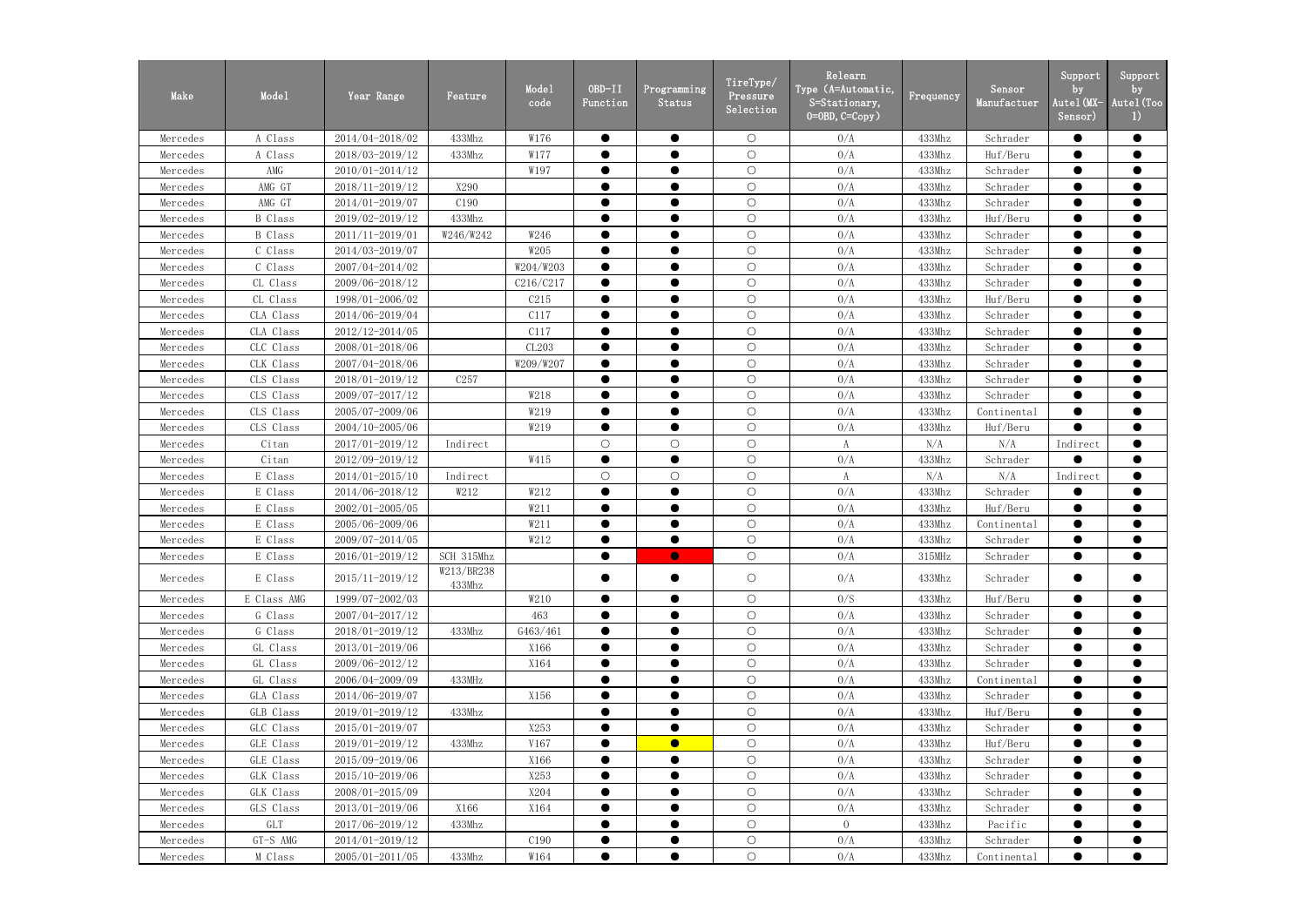| Make     | Mode1          | Year Range          | Feature     | Mode1<br>code | $OBD-II$<br>Function | Programming<br>Status | TireType/<br>Pressure<br>Selection | Relearn<br>Type (A=Automatic,<br>S=Stationary,<br>$0 = 0$ BD, $C = Copy$ ) | Frequency | Sensor<br>Manufactuer | Support<br>by<br>Autel (MX-<br>Sensor) | Support<br>by<br>Autel (Too<br>1) |
|----------|----------------|---------------------|-------------|---------------|----------------------|-----------------------|------------------------------------|----------------------------------------------------------------------------|-----------|-----------------------|----------------------------------------|-----------------------------------|
| Mercedes | M Class        | 2011/06-2014/12     |             | W166          | $\bullet$            | $\bullet$             | $\bigcirc$                         | 0/A                                                                        | 433Mhz    | Schrader              | $\bullet$                              | $\bullet$                         |
| Mercedes | ML Class       | 2005/07-2009/06     |             | W164          | $\bullet$            | $\bullet$             | $\bigcirc$                         | 0/A                                                                        | 433Mhz    | Continental           | $\bullet$                              | $\bullet$                         |
| Mercedes | ML Class       | 2009/08-2011/05     |             | W164          | $\bullet$            | $\bullet$             | $\bigcirc$                         | 0/A                                                                        | 433Mhz    | Schrader              | $\bullet$                              | $\bullet$                         |
| Mercedes | ML Class       | 2011/06-2017/12     |             | W166          |                      | $\bullet$             | $\bigcirc$                         | 0/A                                                                        | 433Mhz    | Schrader              | $\bullet$                              | $\bullet$                         |
| Mercedes | Marco Polo     | 2014/01-2019/12     | 433Mhz      |               | $\bullet$            | $\bullet$             | $\bigcirc$                         | 0/A                                                                        | 433Mhz    | Schrader              | $\bullet$                              | $\bullet$                         |
| Mercedes | Metris         | 2015/01-2019/12     | 433MHz      |               |                      |                       | $\bigcirc$                         | 0/A                                                                        | 433Mhz    | Schrader              | $\bullet$                              | $\bullet$                         |
| Mercedes | R Class        | 2006/01-2009/07     |             | W251          | $\bullet$            | $\bullet$             | $\bigcirc$                         | 0/A                                                                        | 433Mhz    | Continental           | $\bullet$                              | $\bullet$                         |
| Mercedes | R Class        | 2009/08-2018/06     |             | W251          |                      |                       | $\bigcirc$                         | 0/A                                                                        | 433Mhz    | Schrader              | $\bullet$                              | $\bullet$                         |
| Mercedes | S Class        | 2009/06-2013/06     |             | W221          | $\bullet$            | $\bullet$             | $\bigcirc$                         | 0/A                                                                        | 433Mhz    | Schrader              | $\bullet$                              | $\bullet$                         |
| Mercedes | S Class        | 2005/10-2009/05     |             | W221          | $\bullet$            |                       | $\bigcirc$                         | 0/A                                                                        | 433Mhz    | Continental           | $\bullet$                              | $\bullet$                         |
| Mercedes | S Class        | 1999/07-2005/09     |             | W220          | $\bullet$            | $\bullet$             | $\bigcirc$                         | 0/A                                                                        | 433Mhz    | Huf/Beru              | $\bullet$                              | $\bullet$                         |
| Mercedes | S Class        | 2013/07-2019/07     |             | W222          | $\bullet$            | $\bullet$             | $\bigcirc$                         | 0/A                                                                        | 433Mhz    | Schrader              | $\bullet$                              | $\bullet$                         |
| Mercedes | S Class coupe  | 1999/07-2002/12     |             | C215          |                      |                       | $\bigcirc$                         | 0/S                                                                        | 433Mhz    | Huf/Beru              | $\bullet$                              | $\bullet$                         |
| Mercedes | S Class coupe  | 2003/01-2005/09     |             | C215          |                      | $\bullet$             | $\bigcirc$                         | 0/S                                                                        | 433Mhz    | Huf/Beru              | $\bullet$                              | $\bullet$                         |
| Mercedes | SL Class       | 2012/01-2019/12     | 433Mhz      | W231          |                      | $\bullet$             | $\bigcirc$                         | 0/A                                                                        | 433Mhz    | Schrader              | $\bullet$                              | $\bullet$                         |
| Mercedes | SL Class       | 2005/01-2011/12     | 433Mhz      | W230          | $\bullet$            | $\bullet$             | $\bigcirc$                         | 0/A                                                                        | 433Mhz    | Continental           | $\bullet$                              | $\bullet$                         |
| Mercedes | SL Class       | 2000/01-2005/04     | 433MHz      |               |                      | $\bullet$             | $\bigcirc$                         | 0/A                                                                        | 433Mhz    | Huf/Beru              | $\bullet$                              | $\bullet$                         |
| Mercedes | SL Roadster    | 2001/08-2005/06     |             | R230          | $\bullet$            | $\bullet$             | $\bigcirc$                         | 0/A                                                                        | 433Mhz    | Huf/Beru              | $\bullet$                              | $\bullet$                         |
| Mercedes | SLC Class      | 2016/01-2019/07     | 433MHz      | R172          | $\bullet$            | $\bullet$             | $\bigcirc$                         | 0/A                                                                        | 433Mhz    | Schrader              | $\bullet$                              | $\bullet$                         |
| Mercedes | SLK Class      | 2007/04-2019/05     |             | R171, R172    | $\bullet$            | $\bullet$             | $\bigcirc$                         | 0/A                                                                        | 433Mhz    | Schrader              | $\bullet$                              | $\bullet$                         |
| Mercedes | SLR Class      | 2004/04-2015/12     |             | R199          |                      | $\bullet$             | $\bigcirc$                         | 0/A                                                                        | 433Mhz    | Huf/Beru              | $\bullet$                              | $\bullet$                         |
| Mercedes | SLR McLaren    | 2004/01-2011/12     | 433Mhz      |               |                      | $\bullet$             | $\bigcirc$                         | 0/A                                                                        | 433Mhz    | Huf/Beru              | $\bullet$                              | $\bullet$                         |
| Mercedes | SLS Class      | 2010/01-2019/06     |             | 197           | $\bullet$            | $\bullet$             | $\bigcirc$                         | 0/A                                                                        | 433Mhz    | Schrader              | $\bullet$                              | $\bullet$                         |
| Mercedes | Sprinter       | 2011/06-2019/12     |             | 906 (NVC3     |                      | $\bullet$             | $\bigcirc$                         | 0/A                                                                        | 433Mhz    | Schrader              | $\bullet$                              | $\bullet$                         |
| Mercedes | Sprinter       | 2018/01-2019/12     | 433Mhz      |               |                      | $\bullet$             | $\bigcirc$                         | 0/A                                                                        | 433Mhz    | Huf/Beru              | $\bullet$                              | $\bullet$                         |
| Mercedes | Sprinter       | 2006/06-2011/05     | 433MHz      | W906          | $\bullet$            | $\bullet$             | $\bigcirc$                         | 0/A                                                                        | 433Mhz    | Continental           | $\bullet$                              | $\bullet$                         |
| Mercedes | Sprinter Combi | 2018/10-2019/12     | 433Mhz      | 906           |                      | $\bullet$             | $\bigcirc$                         | 0/A                                                                        | 433Mhz    | Huf/Beru              |                                        |                                   |
| Mercedes | Sprinter Combi | 2011/11-2018/09     |             | 906           |                      | $\bullet$             | $\bigcirc$                         | 0/A                                                                        | 433Mhz    | Schrader              |                                        | $\bullet$                         |
| Mercedes | Sprinter Combi | $2006/01 - 2011/10$ |             | 906           |                      |                       | $\bigcirc$                         | 0/A                                                                        | 433Mhz    | Continental           |                                        |                                   |
| Mercedes | V Class        | 2014/01-2019/12     | 433Mhz      | W447          |                      |                       | $\bigcirc$                         | 0/A                                                                        | 433Mhz    | Schrader              |                                        | $\bullet$                         |
| Mercedes | Vario          | 2014/03-2018/12     |             |               |                      |                       | $\bigcirc$                         | 0/A                                                                        | 433Mhz    | Schrader              |                                        |                                   |
| Mercedes | Vario          | 2012/12-2013/12     | 433MHz      |               | $\bullet$            | $\bullet$             | $\bigcirc$                         | 0/S                                                                        | 433Mhz    | Schrader              | $\bullet$                              | $\bullet$                         |
| Mercedes | Viano          | 2014/06-2019/06     | SCH 433Mhz  | W639          |                      | $\bullet$             | $\bigcirc$                         | 0/A                                                                        | 433Mhz    | Schrader              |                                        | $\bullet$                         |
| Mercedes | Viano          | 2011/01-2014/05     | Continental | W639          | $\bullet$            | $\bullet$             | $\bigcirc$                         | 0/A                                                                        | 433Mhz    | Continental           | $\bullet$                              | $\bullet$                         |
| Mercedes | Vito           | 2014/07-2019/12     |             | W640          |                      | $\bullet$             | $\bigcirc$                         | 0/A                                                                        | 433Mhz    | Schrader              | $\bullet$                              | $\bullet$                         |
| Mercedes | Vito           | 2006/01-2014/06     |             | W639          | $\bullet$            | $\bullet$             | $\bigcirc$                         | 0/A                                                                        | 433Mhz    | Continental           | $\bullet$                              | $\bullet$                         |
| Mercedes | X Class        | 2017/01-2019/12     | 433Mhz      |               | $\bullet$            | $\bullet$             | $\bigcirc$                         | $\overline{0}$                                                             | 433Mhz    | Pacific               | $\bullet$                              | $\bullet$                         |
| Mini     | A11            | 2007/08-2013/10     | Indirect    |               | $\bigcirc$           | $\bigcirc$            | $\bigcirc$                         | A                                                                          | N/A       | N/A                   | Indirect                               |                                   |
| Mini     | Cabrio         | 2016/01-2019/12     | F57 433MHz  | <b>F57</b>    | $\bullet$            | $\bullet$             | $\bigcirc$                         | A                                                                          | 433Mhz    | Continental           | $\bullet$                              | $\bullet$                         |
| Mini     | Cabrio         | 2014/07-2015/12     | R57 433MHz  | <b>R57</b>    |                      |                       | $\bigcirc$                         | A                                                                          | 433Mhz    | Huf/Beru              |                                        |                                   |
| Mini     | Clubman        | 2009/09-2013/10     |             | <b>R55</b>    | $\bullet$            | $\bullet$             | $\bigcirc$                         | A                                                                          | 433Mhz    | Huf/Beru              | $\bullet$                              | $\bullet$                         |
| Mini     | Clubman        | 2007/08-2009/08     |             | <b>R55</b>    |                      |                       | $\bigcirc$                         | A                                                                          | 433Mhz    | Huf/Beru              |                                        | $\bullet$                         |
| Mini     | $C1$ ubman     | 2013/11-2019/12     | 433Mhz      | <b>F54</b>    | $\bullet$            | $\bullet$             | $\bigcirc$                         | A                                                                          | 433Mhz    | Continental           | $\bullet$                              | $\bullet$                         |
| Mini     | Clubvan        | 2016/01-2019/12     |             | F54           | $\bullet$            | $\bullet$             | $\bigcirc$                         | A                                                                          | 433Mhz    | Continental           |                                        | $\bullet$                         |
| Mini     | Clubvan        | 2012/07-2015/12     |             | <b>R55</b>    | $\bullet$            | $\bullet$             | $\bigcirc$                         | A                                                                          | 433Mhz    | Huf/Beru              | $\bullet$                              | $\bullet$                         |